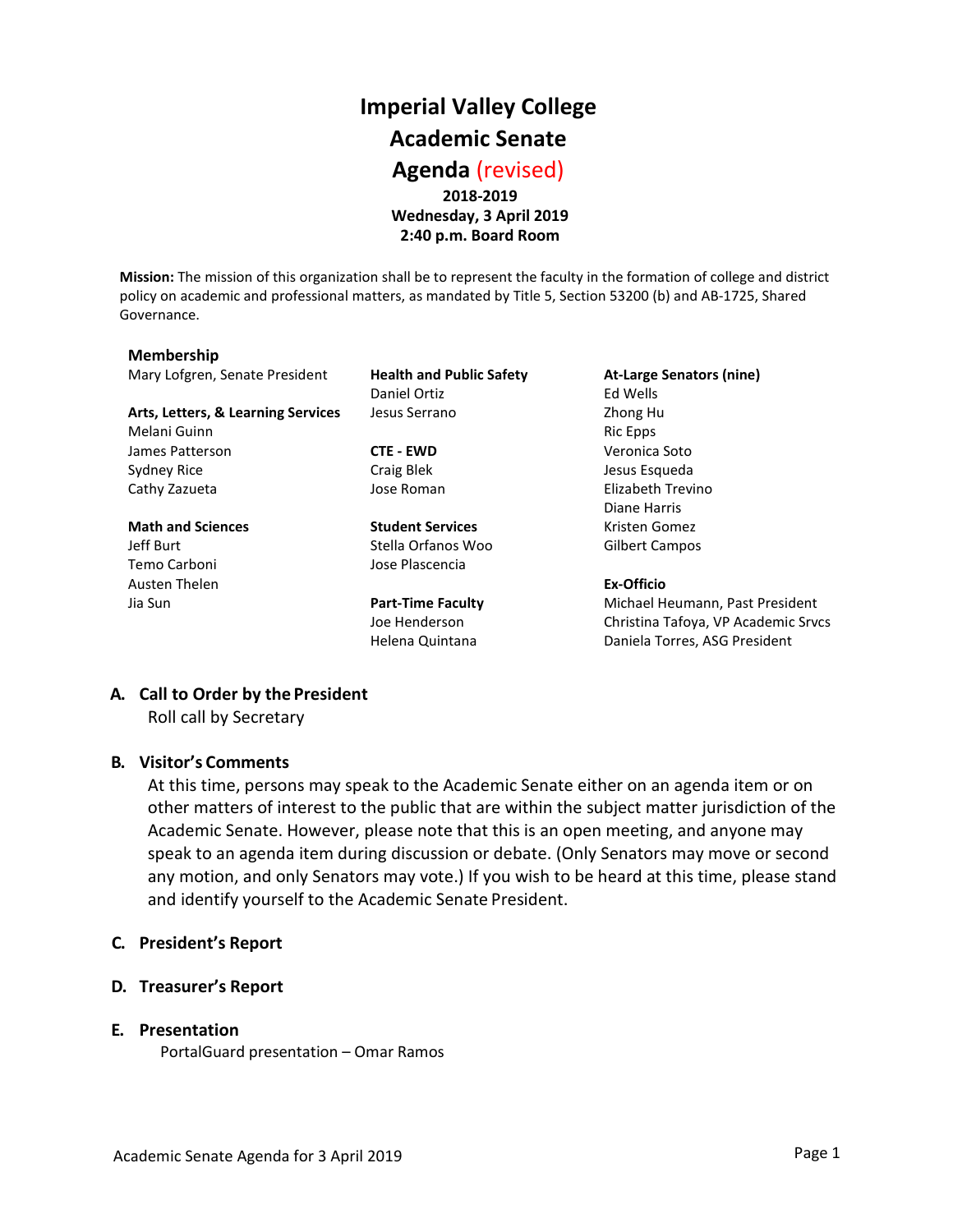# **F. Consent Agenda**

- 1. Approval of Academic Senate minutes for 20 March 2019
- 2. Curriculum Committee recommendations to the President for 13 March 2019
- 3. Curriculum Committee recommendations to the Board for 13 March 2019

# **G. Action Items**

1. Approval of the proposed Outcomes and Assessment Committee, effective Fall 2019

### Purpose:

The Outcomes & Assessment Committee will support and evaluate a campus-wide process for the uniform implementation and assessment of Learning Outcomes at the course, program, and department level as well as student persistence and achievement outcomes and Service Area outcomes. The SLO Coordinator is responsible for chairing the committee and overseeing that the functions of the Outcomes & Assessment Committee are met. The committee reports to the IVC Academic Senate and advises the College Council and Strategic Education Master Plan Committee.

#### Function:

- provide support and training
- recommend and provide samples of effective assessment tools
- provide support in the analysis of data on student achievement and student persistence
- provide training and assistance to correctly and effectively use current campus Outcomes-related practices
- provide support and data in program review
- provide support and data to the accreditation reports
- ensure that Service Area Outcomes (SAOs) and Learning Outcomes (SLOs and PLOs) are connected to Strategic Educational Master Plan Goals and Strategies.
- act as a resource group and maintain liaison to the Academic Senate

# Committee Composition:

SLO Coordinator and Administrative co-chairs Academic Senate appointees from each division on campus

- Arts and Letters
- Math and Science
- Economic and Workforce Development
- Health and Public Safety Division
- Counseling
- Student Affairs & Enrollment Services
- Library/Instructional Resources
- two Adjunct Instructors
- One dean from Student Services
- One dean from Academic Affairs
- One representative from Institutional Research
- One Classified employee
- One Manager
- One Confidential Employee
- Two ASG representatives

Three support specialists (one Admin Services, one Academic Services, and one Student Services)